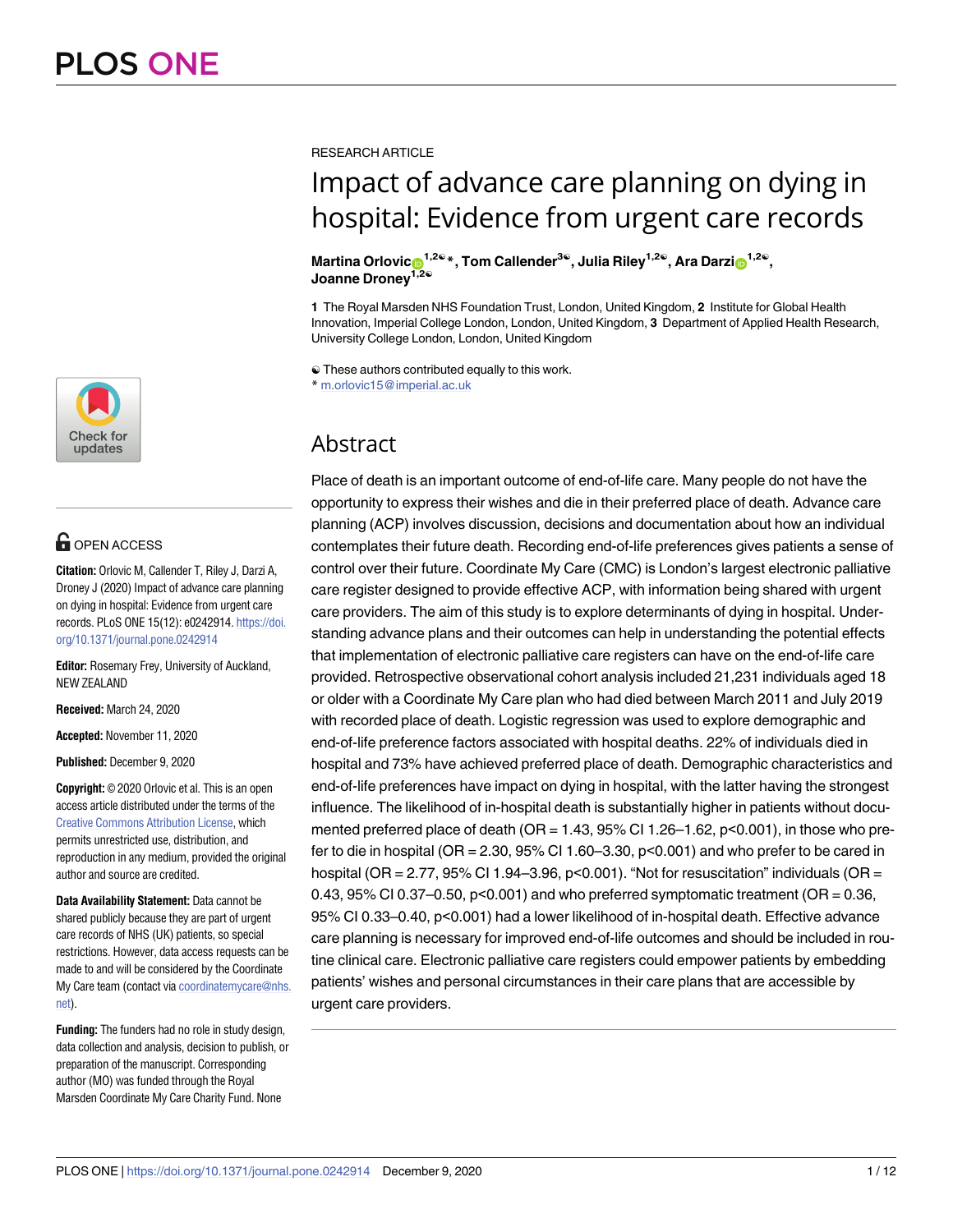<span id="page-1-0"></span>of the other authors received a salary from this fund.

**Competing interests:** The authors have declared that no competing interests exist.

# **Introduction**

Place of death is an important outcome of end-of-life care, with implications for patients, caregivers and the healthcare system. Death in hospital is rarely a favourable outcome. More than half of individuals declare that they would prefer to be cared for and die at home or in a hospice  $[1-3]$ , a preference that remains largely consistent throughout the course of disease  $[4, 5]$  $[4, 5]$  $[4, 5]$  $[4, 5]$ . In spite of this, a substantial proportion of deaths still occurs in hospital [\[6](#page-9-0)]. In the United Kingdom (UK) almost every second death occurs in hospitals, while in the United States (US) it is every third [\[7](#page-9-0), [8](#page-9-0)].

Over the last few decades, end-of-life care has become an increasingly important topic on the health policy agenda [[3,](#page-9-0) [9\]](#page-9-0). There is a growing recognition that end-of-life care should be more patient-centric, and should aim to resolve the disconnect between patients' end-of-life preferences for dying out-of-hospital and the care they receive in their last moments of life. Not knowing patient care preferences may lead to excessive utilisation of acute care and increased in-hospital deaths [[10](#page-9-0)]. For many developed nations the cost of hospital care at endof-life is significant  $[11, 12]$  $[11, 12]$  $[11, 12]$  $[11, 12]$  $[11, 12]$ , increasing the pressure on national health budgets. However, transforming and improving such care is challenging due to its sensitive nature and the complex structure of health and social care systems.

Advance care planning (ACP) can support the provision of patient-centred and cost-effective care [[13](#page-9-0)]. It involves discussion, decisions and documentation about how an individual contemplates their future death. Recording preferences about place of death and resuscitation decisions are important elements of advance planning, giving patients a sense of control over their future [\[14\]](#page-9-0). Having a recorded preferred place of death and a documented "not for resuscitation" order has been associated with a 76% greater chance of an individual dying where they wanted to die [[15](#page-9-0)]. However, a significant proportion of dying patients do not have their preferred place of death documented [\[16\]](#page-9-0).

Even though recording preferences is important, it is not a sufficient condition to ensure that these preferences are honoured  $[17]$  $[17]$  $[17]$ . A study indicated that for 53% of patients who recorded their terminal preferences, these were not found in their personal clinical records [\[18\]](#page-9-0). To support linking patient preferences to their care plans, electronic palliative care coordination systems (EPACCS), electronic registers designed to provide up-to-date information about patient care preferences, shared with relevant care providers including patients themselves, have been created [[19](#page-10-0)]. Many countries have created their own electronic care registers, but emphasis on care coordination between different settings seems unique to the UK [[19](#page-10-0)].

Coordinate My Care (CMC) is the largest EPACCS in England and serves as a clinical urgent care service provided by the National Health Service for London [\[20,](#page-10-0) [21\]](#page-10-0). Since its launch in 2010, care plans for over 83,000 individuals with incurable chronic or advanced disease have been recorded with this service [[22](#page-10-0)]. CMC is designed to facilitate patients and their clinicians to record and make advance care decisions, before sharing them in real time with relevant healthcare professionals–including primary and secondary care providers, hospices, community and ambulance services–legitimately involved in patient's care. Data collected as part of a CMC record includes demographics (age, gender, living circumstances, ethnicity, religion), clinical data (diagnoses, medications), patient preferences about end-of-life care (ceiling of treatment, preferred place of death and care, resuscitation status) and caregiver's circumstances. Data is entered onto CMC plans by health care professionals in consultation with the individual patient and their family/carers. Patients also have the option to start creating a CMC plan themselves and enter their own personal data and information related to care preferences and wishes. This is then submitted digitally for their doctor or nurse to add the clinical data, confirm the plan with the patient and make it available on the CMC system.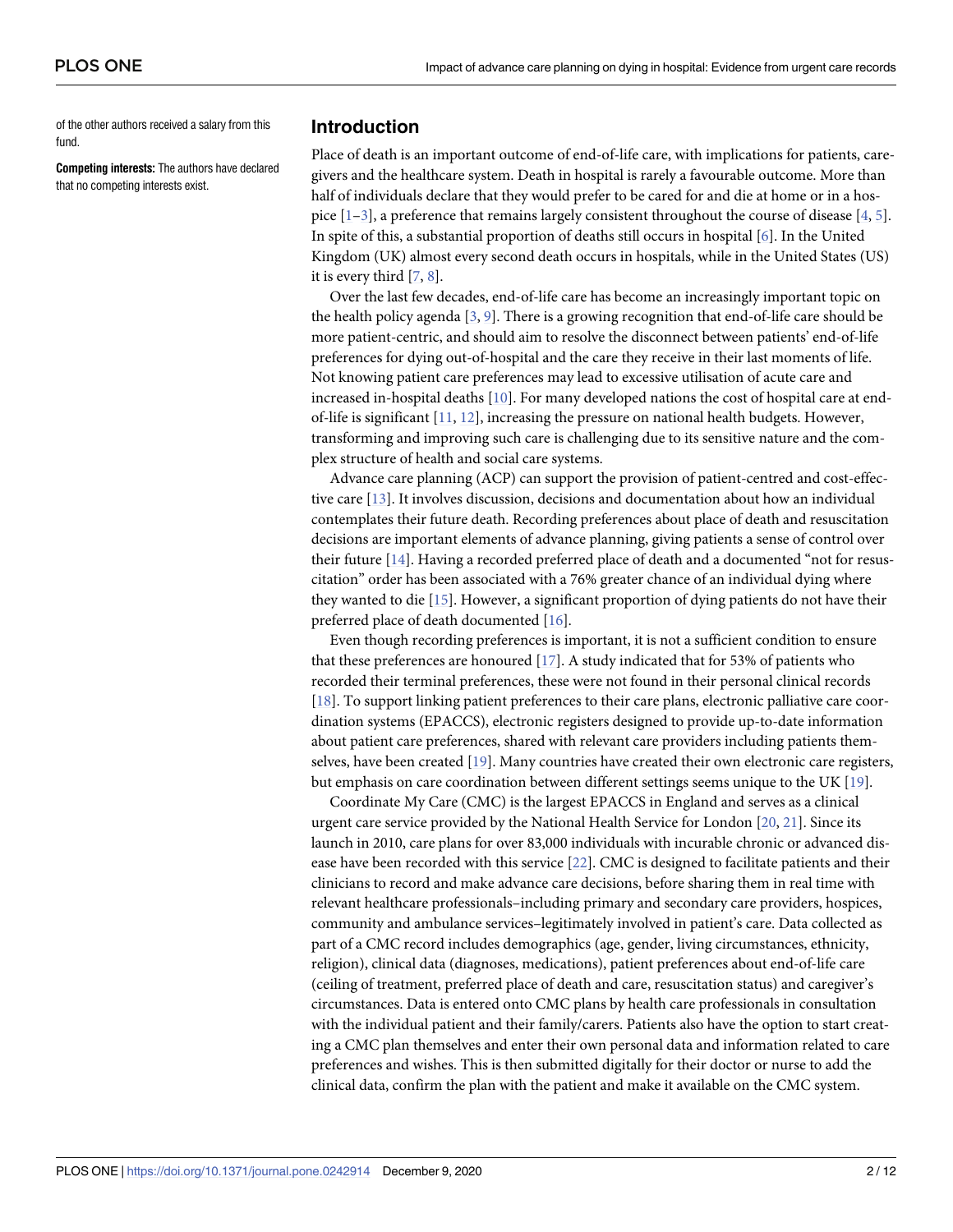<span id="page-2-0"></span>EPACCS such as CMC, can aid in recording, updating and disseminating these preferences with care providers to ensure these preferences are followed. There is a need for implementation of systems that enable linkage of advance records to patient's care plans [[23](#page-10-0)], and EPACCS is an example of that. Despite their potential, there is a lack of knowledge on how such EPACCS impact end-of-life outcomes [\[19\]](#page-10-0).

Dying in one's place of preference is often considered a quality indicator of end-of-life care [\[3](#page-9-0)]. Actual place of death can be influenced by a number of individuals characteristics and circumstances, for example underlying disease [[5](#page-9-0)], health status [\[15\]](#page-9-0), socio-economic status [[5](#page-9-0)], ethnicity [[24](#page-10-0)], as well as environmental factors such as the characteristics of health and social care system [\[6](#page-9-0)] and the availability of informal and formal care options [[25](#page-10-0)]. Many of these factors are outside the control of the individual patient. By contrast, patients' preferences regarding care are intrinsic to patients themselves. It has been shown that those with advance directives have higher likelihood of dying outside of hospital [\[26\]](#page-10-0), although little is known about the impact that different end-of-life preferences have on that trajectory.

The identification of clinically relevant and modifiable factors, associated with increasing likelihood of dying outside of hospital is required to design sustainable health services that meet the wishes of terminally ill individuals in the context of growing ageing population [\[27,](#page-10-0) [28\]](#page-10-0). To address these gaps and expand the knowledge of EPACCS, CMC data have been used to explore determinants of dying in hospital, by focusing on patient characteristics and preferences regarding end-of-life care. Having insight into the content of patients' advance plans, it is possible to examine the impact of different care preferences on the place of death which can have implications for health service strategic planning. Finally, investigating advance plans and their outcomes can help in understanding implications of EPACCS on the end-of-life care provided.

#### **Materials and methods**

We included all individuals aged 18 or older with a CMC plan who had died between March 2011 and July 2019 and who had a recorded place of death. Information in the CMC plan was the latest available before individual's death.

Analysis was performed using Stata (Version 14). Logistic regression was used to explore demographic and end-of-life preference factors associated with hospital deaths. The outcome variable was *"Dying in hospital"* where reference category included dying at "*Home"*, *"Care Home"*, "*Hospice*" and *"Other"* place of death. The model controls for gender, age, World Health Organisation (WHO) performance status, primary diagnosis, preferred place of death, preferred place of care, ceiling of treatment, resuscitation status and controls for the year of CMC record creation to control for time trends and controls for patient's London geographic area to control for area variation. A "ceiling of treatment" is the documented decision about the level of clinical intervention that is deemed appropriate by medical professionals for an individual patient based on their previous and current medical needs and is often incorporated into local Treatment Escalation Plans [[29](#page-10-0)].

As the non-recording of preferred place of death, ceiling of treatment and preferred place of care were likely to impact on place of death [[15](#page-9-0)], we included this category in our analysis rather than imputing the data. The proportion of missing data for all other variables included in this analysis was 3% or less. CMC also collects a range of personal demographics variables, such as employment, living circumstances, ethnicity and religion, but because patients are reluctant to disclose this information, these variables had a large proportion of missing data (*>*60%) and therefore could not be included in the analysis. The study was approved by The Royal Marsden Hospital Committee for Clinical Research (Service Evaluation 860) and CMC is hosted by The Royal Marsden Hospital.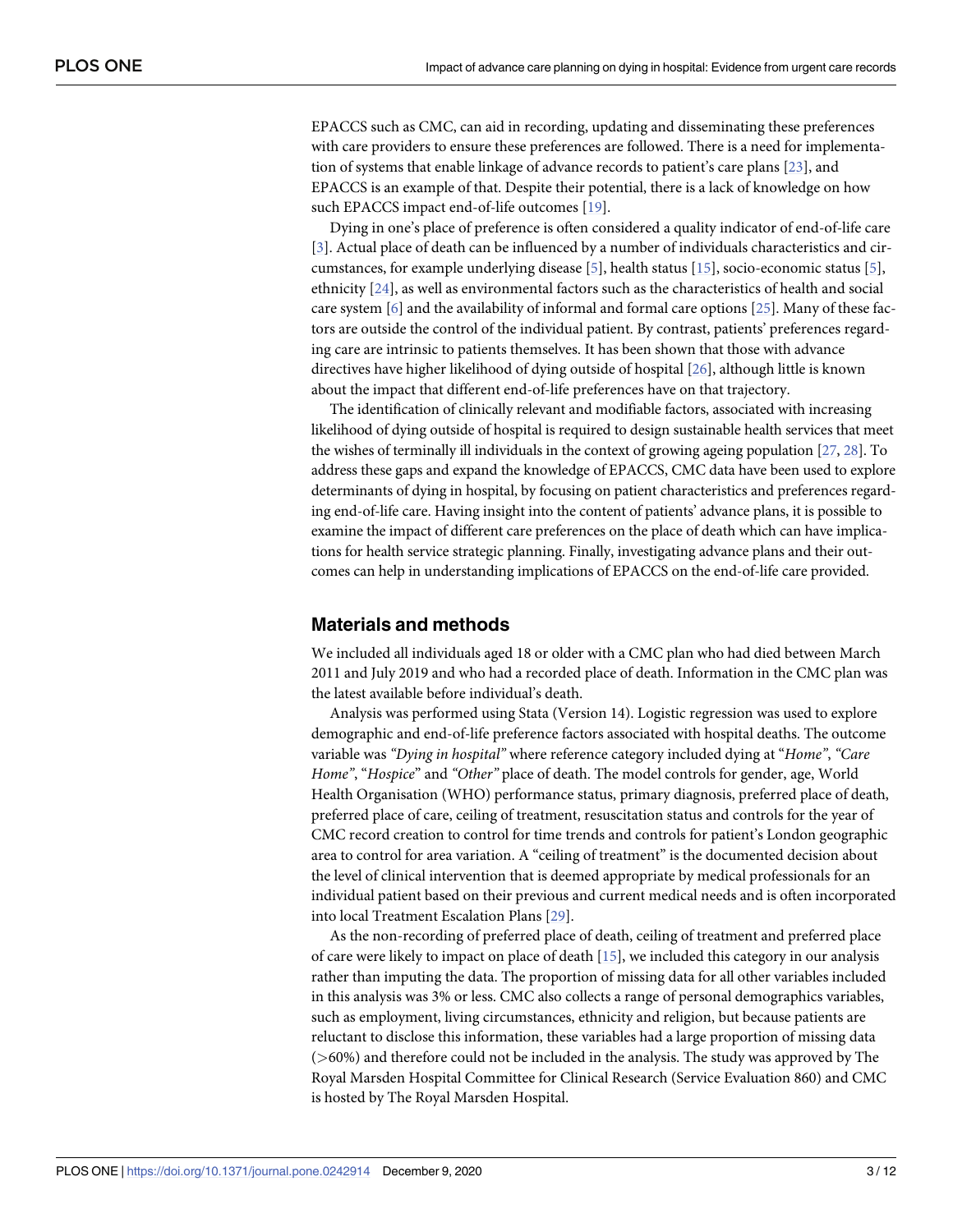# <span id="page-3-0"></span>**Results**

A total of 21,231 anonymised individual CMC records with recorded place of death were included. Descriptive results reveal significant variation in the actual place of death [\(Table](#page-4-0) 1). Only 22% of individuals died in hospital with 78% of patients dying in a non-hospital setting. Home (36%) and care home (27%) were the most common places of death. More than half of the cohort were 80 years of age or more (58%) and 54% were females. Just under half (49%) had a non-cancer terminal illness and 83% had a significantly restricted level of functioning (WHO performance status 3–4). When it comes to preferences regarding end-of-life care, for those who had the information available, most prefer to be cared at and die at home (61% and 44% respectively)rather than in a hospital, hospice or care home. A "not for resuscitation" decision had been made for most patients (79%). For nearly half, the ceiling of treatment was defined as for the treatment of symptoms only with the aim of comfort care (48%).

Overall, 73% of individuals for whom data on actual and preferred place of death is available, achieved their preferred place of death, although there are substantial differences between those who died in and outside of hospital. Excluding the individuals for whom the information is not available, 87% those dying outside of hospital achieved their preferred place of death as opposed to 10% who died in hospital. Only 210 (1%) of the study sample with a recorded preferred place of death chose to die in hospital, compared to 9,328 (56%) of those where home was their preferred place of death ([Fig](#page-5-0) 1). Even though hospital was not the most common place of death, there is a stark difference between those who choose to die there and those who did die there.

A range of individual characteristics and preferences regarding end-of-life care are associated with dying in hospital [\(Table](#page-6-0) 2). Holding other variables constant, the odds of females dying in hospital rather than outside of hospital are 18% lower than for males. Being frail and disabled compared to those in relatively good health increases the likelihood of dying outside of hospital by 46%. When it comes to underlying diagnosis, having heart or respiratory disease substantially increases the chances of dying in hospital, compared to those who suffer from dementia ─ by 71% and 48% respectively. However, having cancer decreases the likelihood of dying in hospital by 27% compared to those with dementia.

Compared to other observed characteristics, components of advance care planning have the strongest impact on the place of death. The likelihood of dying in hospital is substantially higher in patients who do not have a documented preference for the place of death (OR 1.43, 95% CI 1.26–1.62, p*<*0.001). If the preferred place of death is hospital, the likelihood of dying in hospital is more than doubled compared to individuals who preferred some other place of death (OR 2.30, 95% CI 1.60–3.30, p*<*0.001). Also, having hospital as their preferred place of care substantially increases the likelihood of dying in hospital (OR 2.77, 95% CI 1.94–3.96, p*<*0.001). Individuals who were "not for resuscitation" had a 57% lower chance of dying in hospital compared to those who were "for resuscitation". Similarly, those who preferred symptomatic treatment were 64% less likely to die in hospital compared to individuals who preferred full treatment with more interventionist approach. Full statistical output is presented in S1 [Table.](#page-8-0)

## **Discussion**

To the best of the authors' knowledge, this is the largest EPACCS clinical service cohort analysis that examines factors associated with in-hospital death. CMC is a digital and multidisciplinary editable care platform, accessible via urgent care services enabling insight into patients' contemporaneous end-of-life preferences. Analysis uses routinely collected data from CMC care plans that are created in partnership with clinical teams, patients and their family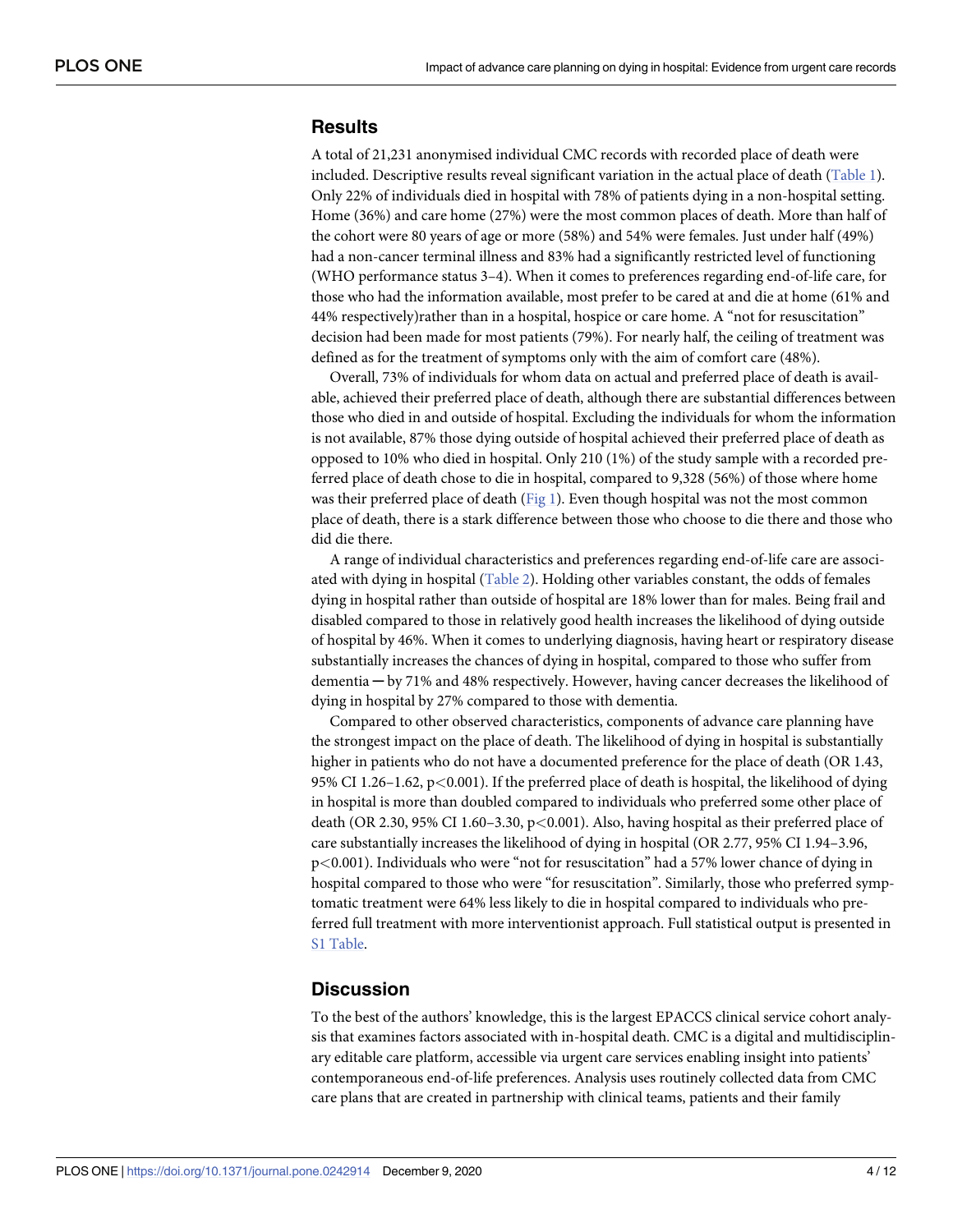#### <span id="page-4-0"></span>**[Table](#page-3-0) 1. Sample characteristics.**

|                                                                                                                                                         | <b>Full cohort</b><br>$(N = 21,212)$ | Died out of Hospital*<br>$(N = 16,586)$ | Died in Hospital*<br>$(N = 4,626)$ |
|---------------------------------------------------------------------------------------------------------------------------------------------------------|--------------------------------------|-----------------------------------------|------------------------------------|
| Place of death                                                                                                                                          |                                      |                                         |                                    |
| Hospital                                                                                                                                                | 4,626 (22%)                          |                                         |                                    |
| Home                                                                                                                                                    | 7,709 (36%)                          |                                         |                                    |
| Hospice                                                                                                                                                 | 3,147 (15%)                          |                                         |                                    |
| Care Home                                                                                                                                               | 5,645 (27%)                          | $\overline{\phantom{a}}$                | $\overline{\phantom{a}}$           |
| Other                                                                                                                                                   | 85 (0%)                              | $\overline{a}$                          | $\overline{\phantom{a}}$           |
| Not recorded                                                                                                                                            | $0(0\%)$                             |                                         |                                    |
| Age Group                                                                                                                                               |                                      |                                         |                                    |
| $<$ 60                                                                                                                                                  | 1,945 (9%)                           | 1,497 (9%)                              | 466 (10%)                          |
| $60 - 69$                                                                                                                                               | 2,459 (12%)                          | 1,878 (11%)                             | 581 (13%)                          |
| $70 - 79$                                                                                                                                               | 4,408 (21%)                          | 3,427 (21%)                             | 981 (21%)                          |
| > 80                                                                                                                                                    | 12,400 (58%)                         | 9,802 (59%)                             | 2,598 (56%)                        |
| Not recorded                                                                                                                                            | $0(0\%)$                             |                                         |                                    |
| Gender                                                                                                                                                  |                                      |                                         |                                    |
| Male                                                                                                                                                    | 9,678 (46%)                          | 7,369 (44%)                             | 2,309 (50%)                        |
| Female                                                                                                                                                  | 11,534 (54%)                         | 9,217 (56%)                             | 2,317 (50%)                        |
| Not recorded                                                                                                                                            | $0(0\%)$                             |                                         |                                    |
| Diagnosis                                                                                                                                               |                                      |                                         |                                    |
| Cancer                                                                                                                                                  | 10,727 (51%)                         | 8,619 (52%)                             | 2,108 (46%)                        |
| Dementia                                                                                                                                                | 3,698 (17%)                          | 3,147 (19%)                             | 563 (12%)                          |
| <b>Heart Disease</b>                                                                                                                                    | 1,823 (9%)                           | 1,261(8%)                               | 562 (12%)                          |
| <b>Respiratory Disease</b>                                                                                                                              | 1,212(6%)                            | 841 (5%)                                | 371 (8%)                           |
| Other                                                                                                                                                   | 3,640 (17%)                          | 2,700 (16%)                             | 927 (20%)                          |
| Not recorded                                                                                                                                            | 23(0%)                               |                                         | $\overline{\phantom{a}}$           |
| <b>WHO Performance Status</b>                                                                                                                           |                                      |                                         |                                    |
| 0 (Able to carry out all normal activity without restriction) & 1 (Restricted in strenuous<br>activity but ambulatory and able to carry out light work) | 769 (4%)                             | 477 (3%)                                | 292 (6%)                           |
| 2 (Ambulatory and capable of all self-care but unable to carry out any work activities)                                                                 | 2,432 (11%)                          | 1,594 (10%)                             | 838 (18%)                          |
| 3 (Symptomatic and in a chair or in bed for greater than 50% of the day but not bedridden)                                                              | 6,061(29%)                           | 4,371 (27%)                             | 1,690 (37%)                        |
| 4 (Completely disabled; cannot carry out any self-care; totally confined to bed or chair)                                                               | 11,418 (54%)                         | 9,701 (60%)                             | 1,717 (38%)                        |
| Not recorded                                                                                                                                            | 532 (3%)                             |                                         |                                    |
| Preferred place of death                                                                                                                                |                                      |                                         |                                    |
| Care Home                                                                                                                                               | 5,103 (24%)                          | 4,432 (27%)                             | 671 (15%)                          |
| Home                                                                                                                                                    | 9,328 (44%)                          | 7,544 (45%)                             | 1,784 (39%)                        |
| Hospice                                                                                                                                                 | 1,716 (8%)                           | 1,408 (8%)                              | 308 (7%)                           |
| Hospital                                                                                                                                                | 210 (1%)                             | 90 (1%)                                 | 120 (3%)                           |
| Other                                                                                                                                                   | 236 (1%)                             | 172 (1%)                                | 64 (1%)                            |
| Not Recorded                                                                                                                                            | 4,619 (22%)                          | 2,940 (18%)                             | 1,679 (36%)                        |
| Preferred place of care                                                                                                                                 |                                      |                                         |                                    |
| Care Home                                                                                                                                               | 5,479 (26%)                          | 4,721 (28%)                             | 758 (16%)                          |
| Home                                                                                                                                                    | 12,917 (61%)                         | 10,072 (61%)                            | 2,845 (62%)                        |
| Hospice                                                                                                                                                 | 273 (1%)                             | 222 (1%)                                | 51 (1%)                            |
| Hospital                                                                                                                                                | 228 (1%)                             | 86 (1%)                                 | 142 (3%)                           |
| Other                                                                                                                                                   | 127(1%)                              | 98 (1%)                                 | 29 (1%)                            |
| Not Recorded                                                                                                                                            | 2,188 (10%)                          | 1, 387 (8%)                             | 801 (17%)                          |
| <b>Resuscitation Status</b>                                                                                                                             |                                      |                                         |                                    |
| For resuscitation                                                                                                                                       | 1,124 (5%)                           | 527 (3%)                                | 597 (13%)                          |

(*Continued*)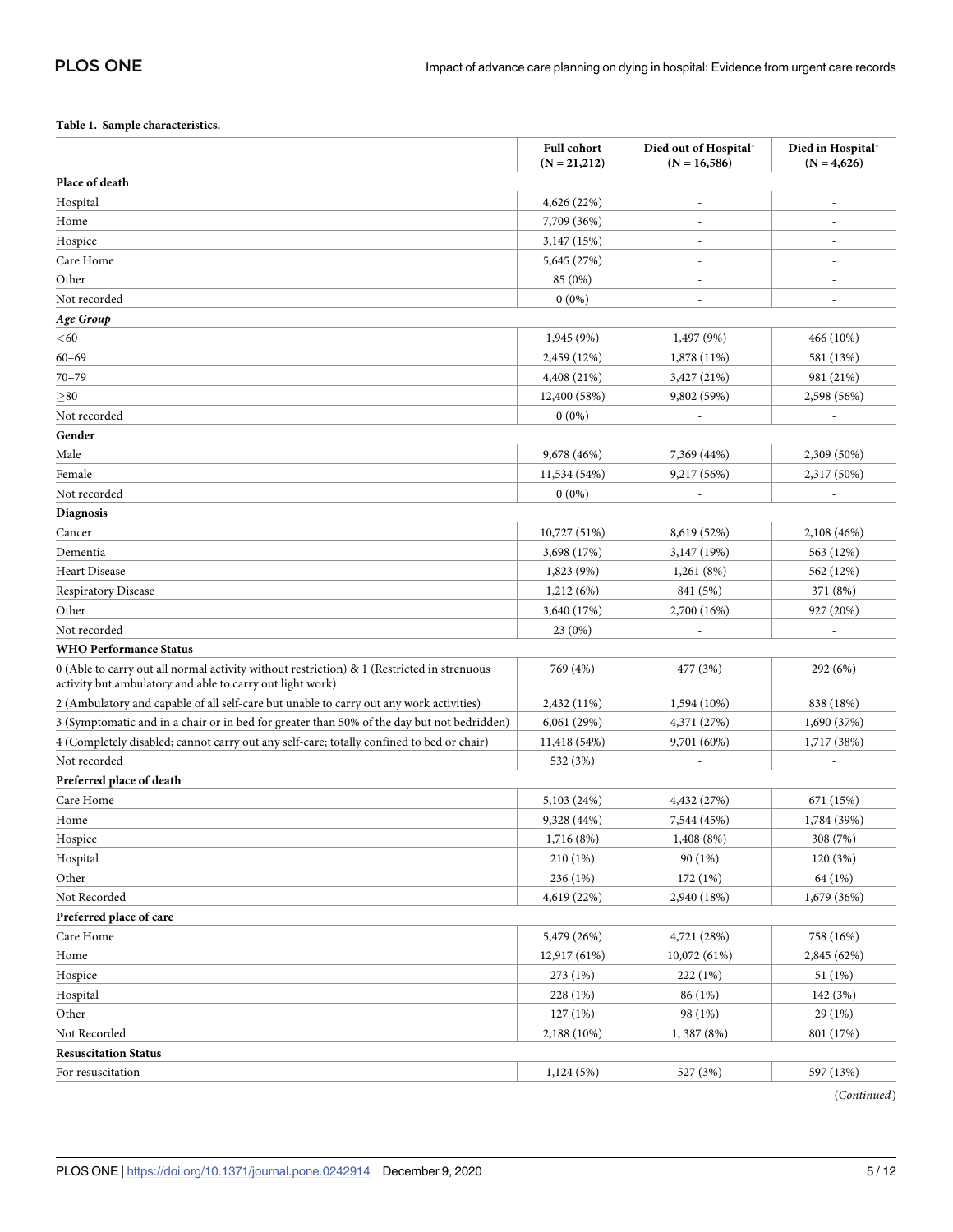#### <span id="page-5-0"></span>**Table 1.** (Continued)

|                                                                   | <b>Full cohort</b><br>$(N = 21,212)$ | Died out of Hospital*<br>$(N = 16,586)$ | Died in Hospital*<br>$(N = 4,626)$ |
|-------------------------------------------------------------------|--------------------------------------|-----------------------------------------|------------------------------------|
| Not for resuscitation                                             | 16,693 (79%)                         | 13,920 (85%)                            | 2,773 (61%)                        |
| Not recorded                                                      | 3,395 (16%)                          | 2,139 (12%)                             | 1,256(26%)                         |
| Preferred Place of Death Achieved                                 |                                      |                                         |                                    |
| Yes                                                               | 12,171 (57%)                         | 11,885 (87%)                            | 286 (10%)                          |
| N <sub>0</sub>                                                    | 4,422 (21%)                          | 1,761(13%)                              | 2,661 (90%)                        |
| Not Recorded                                                      | 4,619 (22%)                          | $\overline{\phantom{a}}$                | $\sim$                             |
| <b>Ceiling of Treatment</b>                                       |                                      |                                         |                                    |
| Treatment of any reversible conditions (including acute hospital) | 6,122(29%)                           | 3,895 (29%)                             | 2,227(61%)                         |
| Symptomatic treatment only with the goal of keep comfortable      | 10,201 (48%)                         | 9,076 (67%)                             | 1,125(31%)                         |
| Other                                                             | 962 (5%)                             | 648 (5%)                                | 314 (9%)                           |
| Not recorded                                                      | 3,927 (19%)                          | ٠                                       | $\sim$                             |
| Area                                                              |                                      |                                         |                                    |
| North Central London                                              | 1,685(8%)                            | 1,370 (8%)                              | 315 (7%)                           |
| North East London                                                 | 1,443(7%)                            | 970 (6%)                                | 473 (10%)                          |
| North West London                                                 | 5,264 (25%)                          | 4,251 (26%)                             | 1,013 (22%)                        |
| South East London                                                 | 6,158 (29%)                          | 4,899 (30%)                             | 1,259 (27%)                        |
| South West London                                                 | 6,502 (31%)                          | 4,959 (30%)                             | 1,543 (33%)                        |
| Other                                                             | 160(1%)                              | 137(1%)                                 | 23(0%)                             |
| Not recorded                                                      | $0(0\%)$                             | ٠                                       | $\overline{\phantom{a}}$           |

Notes: Abbreviations: WHO—World Health Organisation; CCG—Clinical Commissioning Group  $^*$  missing data are excluded from  $\%$  calculations.

<https://doi.org/10.1371/journal.pone.0242914.t001>



**[Fig](#page-3-0) 1. Comparison between actual and preferred place of death.**

<https://doi.org/10.1371/journal.pone.0242914.g001>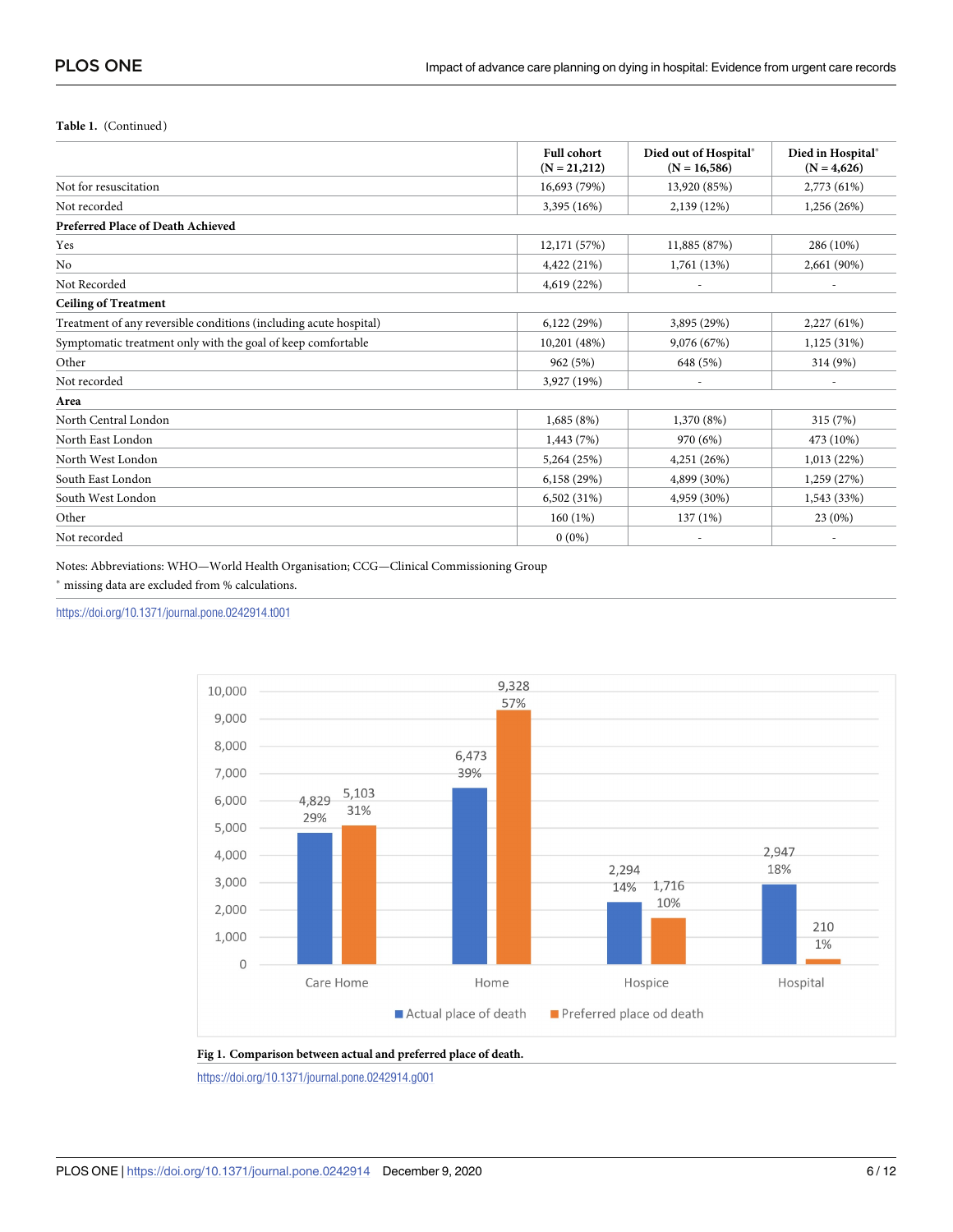| Dependant variable-Dying in hospital<br>$(N = 17,203)$                     |                     |         |  |  |  |
|----------------------------------------------------------------------------|---------------------|---------|--|--|--|
|                                                                            |                     |         |  |  |  |
| Gender (Ref = Male)                                                        |                     |         |  |  |  |
| Female                                                                     | $0.82(0.75-0.89)$   | < 0.001 |  |  |  |
| $Age$ = 80 (Ref = Age < 80)                                                | $1.07(0.98 - 1.17)$ | 0.152   |  |  |  |
| WHO performance status (Ref = Level 0&1 merged)                            |                     |         |  |  |  |
| 2                                                                          | $1.02(0.80-1.31)$   | 0.695   |  |  |  |
| 3                                                                          | $0.95(0.75-1.19)$   | 0.845   |  |  |  |
| 4                                                                          | $0.54(0.43 - 0.68)$ | < 0.001 |  |  |  |
| Diagnosis (Ref = Dementia)                                                 |                     |         |  |  |  |
| Cancer                                                                     | $0.73(0.64 - 0.83)$ | < 0.001 |  |  |  |
| <b>Heart Disease</b>                                                       | $1.71(1.46 - 2.00)$ | < 0.001 |  |  |  |
| <b>Respiratory Disease</b>                                                 | $1.48(1.24-1.78)$   | < 0.001 |  |  |  |
| Other                                                                      | $1.48(1.29-1.70)$   | < 0.001 |  |  |  |
| Preferred place of death (Ref = Place of death specified but not hospital) |                     |         |  |  |  |
| Hospital                                                                   | $2.30(1.60-3.30)$   | < 0.001 |  |  |  |
| Not Recorded                                                               | $1.43(1.26-1.62)$   | < 0.001 |  |  |  |
| Preferred place of care (Ref = Place of care specified but not hospital)   |                     |         |  |  |  |
| Hospital                                                                   | $2.77(1.94 - 3.96)$ | < 0.001 |  |  |  |
| Not Recorded                                                               | $1.09(0.91-1.29)$   | 0.359   |  |  |  |
| Resuscitation Status (Ref = For resuscitation)*                            |                     |         |  |  |  |
| Not for resuscitation                                                      | $0.43(0.37-0.50)$   | < 0.001 |  |  |  |
| Treatment ceiling (Ref = Full treatment)                                   |                     |         |  |  |  |
| Symptomatic treatment                                                      | $0.36(0.33 - 0.40)$ | < 0.001 |  |  |  |
| Other than above                                                           | $0.68(0.60 - 0.78)$ | < 0.001 |  |  |  |

<span id="page-6-0"></span>**[Table](#page-3-0) 2. Logistic regression analysis of the probability of dying in a hospital.**

Notes: Results presented are from logistic regression analysis. Results are presented as odds ratios, indicating percentage odds change for a unit increase in the observed variable, holding other variables constant. N denotes sample size. OR denotes odds ratio. For dichotomous variables, reference group is the complementary category. Controls for Clinical Commissioning Area and year of enrolment are also included in each equation but suppressed from results table.

� Patients who do not have resuscitation status recorded are included in "For resuscitation" group as this is a default treatment strategy.

<https://doi.org/10.1371/journal.pone.0242914.t002>

members, reflecting the CMC's patient-centred approach. This contributes to the low proportion of missing data related to end-of-life care preferences and ensures that the information recorded is correct and up to date, which strengthens the analysis. Also, the CMC data are linked to the NHS Spine, a digital NHS platform used to exchange information in the system, which ensures that mortality is timely and correctly recorded.

Findings demonstrate the importance of individual characteristics and end-of-life preferences on dying in hospital. Health status is an important determinant of in-hospital deaths. Frail individuals and those suffering from long-term diseases such as cancer have a higher likelihood of dying out of hospital, contrary to individuals suffering from heart or respiratory disease. Furthermore, end-of-life preferences also play an important role when it comes to place of death. More specifically, information on preferred place of care and death, resuscitation status and ceiling of treatment are all patient's end-of-life preferences that appear to have a profound impact on patient's care. For most people, their aim in recording their end-of-life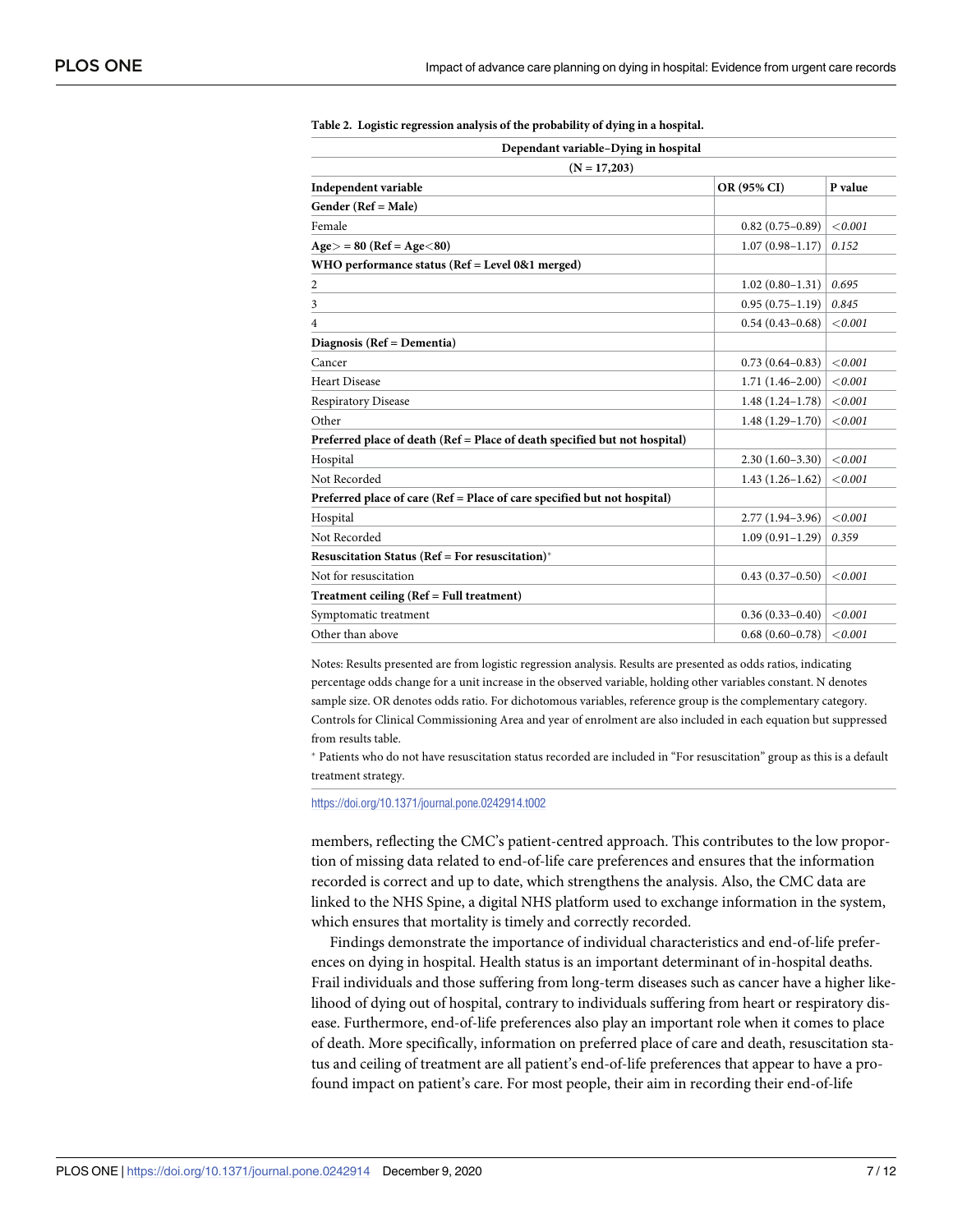<span id="page-7-0"></span>preferences is to relieve pain and prevent overtreatment at the end-of-life [[30](#page-10-0)]. This was also observed for the CMC cohort as only 5% opted to be resuscitated, 29% wanted full treatment and only 1% have selected hospital as their preferred place of death. This information is only useful if recorded and accessible, as ACP is least likely to occur in hospitals, probably due to patient's physical and mental state and a tendency to provide intensive treatments [\[31\]](#page-10-0). Giving patients an opportunity to communicate, update and record their end-of-life preferences is a step empowering patients and reducing complexity of decision-making in end-of-life care.

Dying in the preferred place of death is an indicator of end-of-life care quality [[32](#page-10-0), [33](#page-10-0)]. According to the latest National Survey of Bereaved People (VOICES) in England, 97% preferred to die outside of a hospital and 81% preferred to die in their usual place of residence [\[34\]](#page-10-0). Even though majority prefers to die outside of hospital, in 2018 46% of all deaths in England occurred in hospital, while the same proportion for London was 53% [[7](#page-9-0)]. Over the past decades, in the US there has been an increase in the out-of-hospital deaths, due to inclusion of hospice care in Medicare's benefits package [\[35,](#page-10-0) [36\]](#page-10-0) and recognition of patient's endof-life preferences for non-acute terminal care [[10](#page-9-0)]. In 2017, home became the most common place of death (30.7%), followed by hospital (29.8%) [[8\]](#page-9-0). Among other things, further improvements are hindered by overutilization of high-intensity services at the end-of-life [\[10\]](#page-9-0) and lack of an effective ACP process [[17](#page-9-0)]. Even though home deaths increased, some evidence suggests that time in intensive care and care transitions in the last 3 months before death increased [\[37\]](#page-10-0). Due to hospital payment structures it is more financially beneficial if patients are kept in hospital on short term, so some may be inappropriately discharged early to be cared for at home where family members may be unprepared for the task [[8\]](#page-9-0). Timely approach to ACP and managing care across settings is necessary to ensure "good death" at patient's place of preference. In Scotland, patients with a Key Information Summary (KIS), the Scottish version of electronic palliative care register, had higher chances of dying in the community [[38](#page-10-0)]. Observing the CMC cohort, the proportion of in-hospital deaths is significantly lower (22%) than in general UK public, and for whom data is available 73% died in their preferred place of death, demonstrating the impact of ACP and quality of end-of-life care for people with the CMC record. Further, since CMC patients' records are linked to urgent care providers, it ensures that appropriate care is accessible round-the-clock. CMC, as an example of EPACCS, provides an opportunity to record and communicate contemporaneous end-of-life preferences to align patients' wishes with end-of-life care provided.

Oregon in the US is a great example of the use of electronic registries of Physician Orders for Life-Sustaining Treatment (POLST) that allow patients to document their preferences on the use of life sustaining treatment at the end-of-life [[17](#page-9-0)]. Use of POLST resulted in high rates of out-of-hospital deaths and higher likelihood to be discharged home in the last months of life [\[17\]](#page-9-0). Despite that, policy makers have highlighted that full potential of the programme has not been achieved because treating physicians could not always obtain these forms [[17](#page-9-0)]. Also, POLST is focused mainly on future life-sustaining treatments, not full aspect of end-of-life care. It is filled out by a clinician and is usually implemented as a one-off service. CMC goes beyond by recording a breadth of end-of-life preferences, patients' medical summary, personal and caregivers' circumstances. In CMC patients can always access their records and update their preferences, facilitating information sharing and more effective decision-making [\[20\]](#page-10-0). Having such systems could align interests between patients and physicians and facilitate more efficient decision-making.

This study has several limitations. The analysed population includes terminally ill individuals with an urgent care plan who reside in Greater London. ACP completion rates in the general UK population are only around 8% [[39](#page-10-0)], which is even a lower proportion of individuals whose ACP is accessible to urgent care providers [\[40\]](#page-11-0). Also, urban settings–such as London–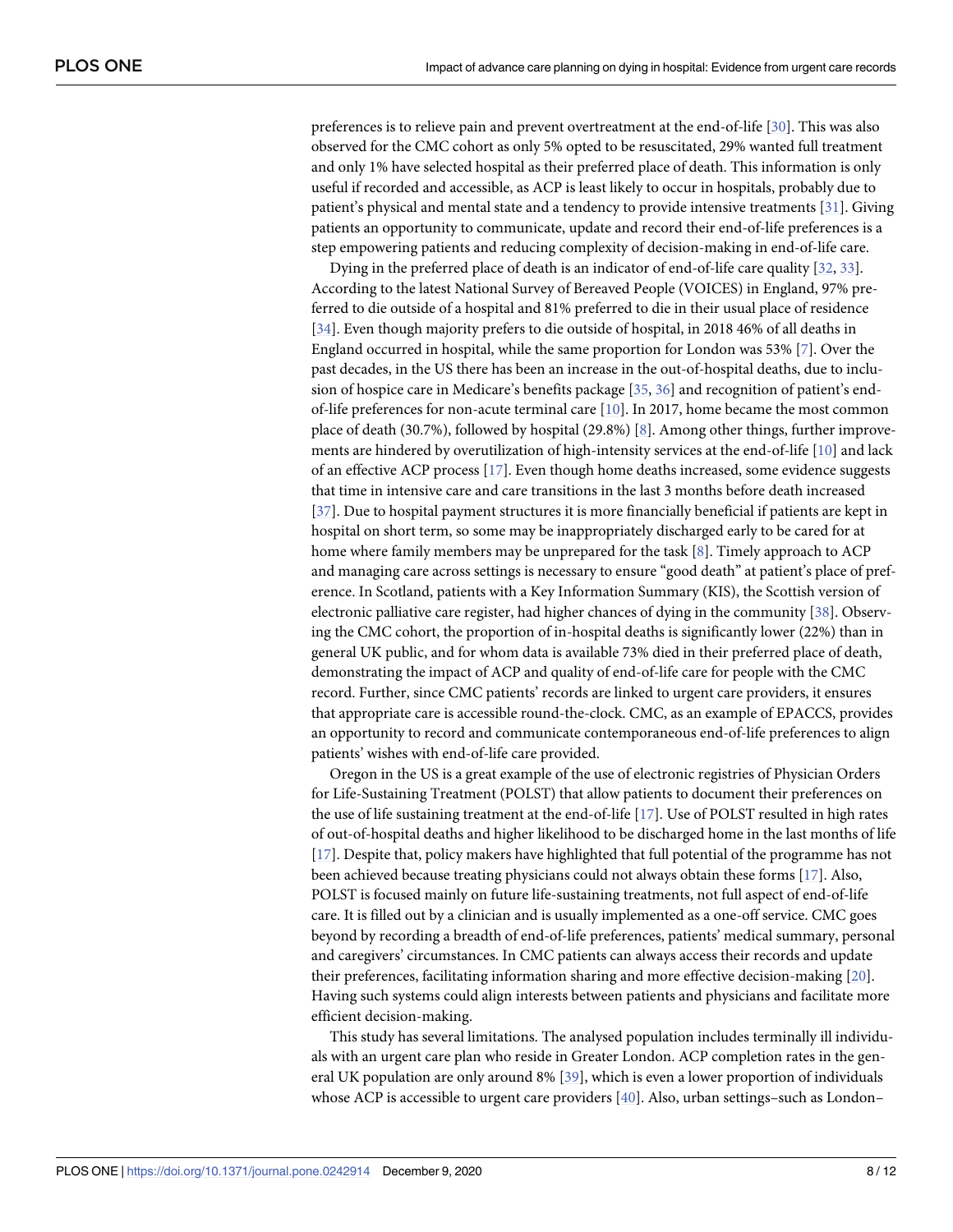<span id="page-8-0"></span>tend to offer better access to different palliative and end-of-life care facilities, which can significantly impact the place of death, especially the probability of dying outside of hospital [[41](#page-11-0)]. Therefore, the results might not be applicable to general UK population. Furthermore, due to the nature of the dataset, the analysis does not take into account factors such as socio-economic status, living circumstances, ethnicity and religion, all which might influence place of death [[6](#page-9-0), [10](#page-9-0), [25](#page-10-0), [42](#page-11-0)]. Also, even though the analysis includes the latest available care preferences of terminally ill patients, these preferences can evolve and change as patients are approaching death. Advance care planning is a process rather than a single time decision and changes in preferences may be updated in CMC as required. Therefore we cannot control for time from advance planning to death and lack of concordance between documented decisions and terminal outcomes could partly be due to the changing preferences regarding terminal care as individuals approach to death. Additionally, even though the CMC is a large dataset, we do not have a control group of patients without a CMC record and therefore we cannot attribute the patient outcomes to having a CMC record. Rather these data support the association between documenting and sharing ACP and achieving desired end-of-life outcomes. Finally, the cross-sectional design of the study hinders the ability to make causal inferences.

# **Conclusion**

Transforming end-of-life care requires dedicated support from all parties involved in care provision and there is no one-fits-all approach. Attention should be given to initiatives that respect patient wishes and improve quality of care provided. ACP is a way towards improved end-oflife outcomes and should be included in routine clinical care, so that patients and clinicians have enough time to discuss its purpose, available options and care implications. In light of the current COVID– 19 pandemic which threatens to overwhelm healthcare systems, supporting health care professionals to have ACP discussions with patients with advanced illness is highly important. Having insight into modifiable factors that significantly impact on the likelihood of death in hospital could influence someone's terminal trajectory and end-of-life outcomes. Preventing overtreatment and effective care coordination at the end-of-life contributes to the cost-effective use of available resources. Electronic palliative care registers can be used to empower patients and to ensure that patients' wishes and personal circumstances are embedded in their care plans.

# **Supporting information**

**S1 [Table.](http://www.plosone.org/article/fetchSingleRepresentation.action?uri=info:doi/10.1371/journal.pone.0242914.s001) Logistic regression analysis of the probability of dying in a hospital–full statistical output.** (DOCX)

# **Author Contributions**

**Conceptualization:** Joanne Droney. **Data curation:** Julia Riley, Joanne Droney. **Formal analysis:** Martina Orlovic. **Methodology:** Martina Orlovic, Tom Callender. **Resources:** Julia Riley. **Software:** Martina Orlovic. **Supervision:** Julia Riley, Ara Darzi, Joanne Droney.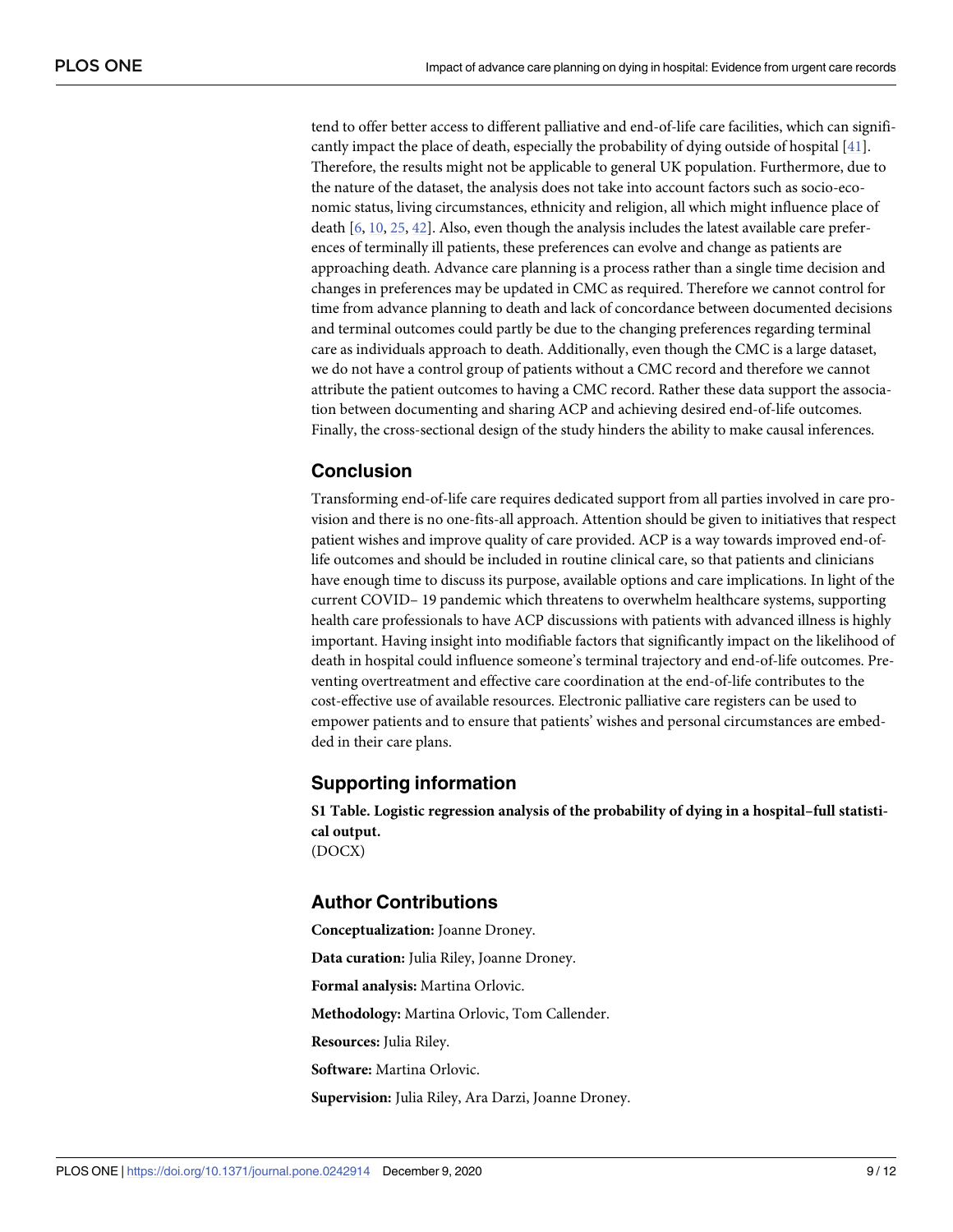<span id="page-9-0"></span>**Validation:** Tom Callender.

**Writing – original draft:** Martina Orlovic, Joanne Droney.

**Writing – review & editing:** Tom Callender, Julia Riley, Ara Darzi, Joanne Droney.

### **References**

- **[1](#page-1-0).** Gomes B, Calanzani N, Gysels M, Hall S, Higginson IJ. Heterogeneity and changes in preferences for dying at home: a systematic review. BMC palliative care. 2013; 12:7. [https://doi.org/10.1186/1472-](https://doi.org/10.1186/1472-684X-12-7) [684X-12-7](https://doi.org/10.1186/1472-684X-12-7) PMID: [23414145](http://www.ncbi.nlm.nih.gov/pubmed/23414145)
- **2.** Gomes B, Higginson IJ, Calanzani N, Cohen J, Deliens L, Daveson BA, et al. Preferences for place of death if faced with advanced cancer: a population survey in England, Flanders, Germany, Italy, the Netherlands, Portugal and Spain. Ann Oncol. 2012; 23(8):2006–15.
- **[3](#page-1-0).** Institute of Medicine (US). Committee on Approaching Death: Addressing Key End-of-Life Issues. Dying in America: improving quality and honoring individual preferences near the end of life. Washington, D.C.: National Academies Press; 2015.
- **[4](#page-1-0).** Agar M, Currow DC, Shelby-James TM, Plummer J, Sanderson C, Abernethy AP. Preference for place of care and place of death in palliative care: are these different questions? Palliative medicine. 2008; 22 (7):787–95. <https://doi.org/10.1177/0269216308092287> PMID: [18755830](http://www.ncbi.nlm.nih.gov/pubmed/18755830)
- **[5](#page-1-0).** Gomes B, Higginson IJ. Factors influencing death at home in terminally ill patients with cancer: systematic review. Bmj. 2006; 332(7540):515–21. <https://doi.org/10.1136/bmj.38740.614954.55> PMID: [16467346](http://www.ncbi.nlm.nih.gov/pubmed/16467346)
- **[6](#page-1-0).** Orlovic M, Marti J, Mossialos E. Analysis Of End-Of-Life Care, Out-Of-Pocket Spending, And Place Of Death In 16 European Countries And Israel. Health Aff (Millwood). 2017; 36(7):1201–10.
- **[7](#page-1-0).** ONS. Rolling annual death registrations by place of occurrence, England, period ending Quarter 3 (Oct to Dec) of financial year 2018 to 2019. 2019.
- **[8](#page-1-0).** Cross SH, Warraich HJ. Changes in the Place of Death in the United States. The New England journal of medicine. 2019; 381(24):2369–70. <https://doi.org/10.1056/NEJMc1911892> PMID: [31826345](http://www.ncbi.nlm.nih.gov/pubmed/31826345)
- **[9](#page-1-0).** Department of Health. End of Life Care Strategy: Promoting high quality care for all adults at the end of life. London; 2008.
- **[10](#page-1-0).** Bekelman JE, Halpern SD, Blankart CR, Bynum JP, Cohen J, Fowler R, et al. Comparison of Site of Death, Health Care Utilization, and Hospital Expenditures for Patients Dying With Cancer in 7 Developed Countries. JAMA. 2016; 315(3):272–83. <https://doi.org/10.1001/jama.2015.18603> PMID: [26784775](http://www.ncbi.nlm.nih.gov/pubmed/26784775)
- **[11](#page-1-0).** Penders YW, Rietjens J, Albers G, Croezen S, Van den Block L. Differences in out-of-pocket costs of healthcare in the last year of life of older people in 13 European countries. Palliative medicine. 2017; 31 (1):42–52. <https://doi.org/10.1177/0269216316647206> PMID: [27129681](http://www.ncbi.nlm.nih.gov/pubmed/27129681)
- **[12](#page-1-0).** Georghiou T, Bardsley M. Exploring the cost of care at the end of life. 2014.
- **[13](#page-1-0).** Halpern SD. Toward Evidence-Based End-of-Life Care. The New England journal of medicine. 2015; 373(21):2001–3. <https://doi.org/10.1056/NEJMp1509664> PMID: [26465826](http://www.ncbi.nlm.nih.gov/pubmed/26465826)
- **[14](#page-1-0).** Kermel-Schiffman I, Werner P. Knowledge regarding advance care planning: A systematic review. Archives of gerontology and geriatrics. 2017; 73:133–42. <https://doi.org/10.1016/j.archger.2017.07.012> PMID: [28802216](http://www.ncbi.nlm.nih.gov/pubmed/28802216)
- **[15](#page-1-0).** Callender T, Riley J, Broadhurst H, Wiggins N, Shaw A, Archer S, et al. The Determinants of Dying Where We Choose: An Analysis of Coordinate My Care. Annals of internal medicine. 2017; 167 (7):519–21. <https://doi.org/10.7326/M17-0695> PMID: [28806816](http://www.ncbi.nlm.nih.gov/pubmed/28806816)
- **[16](#page-1-0).** Hoare S, Morris ZS, Kelly MP, Kuhn I, Barclay S. Do Patients Want to Die at Home? A Systematic Review of the UK Literature, Focused on Missing Preferences for Place of Death. PloS one. 2015; 10 (11):e0142723. <https://doi.org/10.1371/journal.pone.0142723> PMID: [26555077](http://www.ncbi.nlm.nih.gov/pubmed/26555077)
- **[17](#page-1-0).** Tolle SW, Teno JM. Lessons from Oregon in Embracing Complexity in End-of-Life Care. The New England journal of medicine. 2017; 376(11):1078–82. <https://doi.org/10.1056/NEJMsb1612511> PMID: [28296604](http://www.ncbi.nlm.nih.gov/pubmed/28296604)
- **[18](#page-1-0).** Yung VY, Walling AM, Min L, Wenger NS, Ganz DA. Documentation of advance care planning for community-dwelling elders. Journal of palliative medicine. 2010; 13(7):861–7. [https://doi.org/10.1089/jpm.](https://doi.org/10.1089/jpm.2009.0341) [2009.0341](https://doi.org/10.1089/jpm.2009.0341) PMID: [20618087](http://www.ncbi.nlm.nih.gov/pubmed/20618087)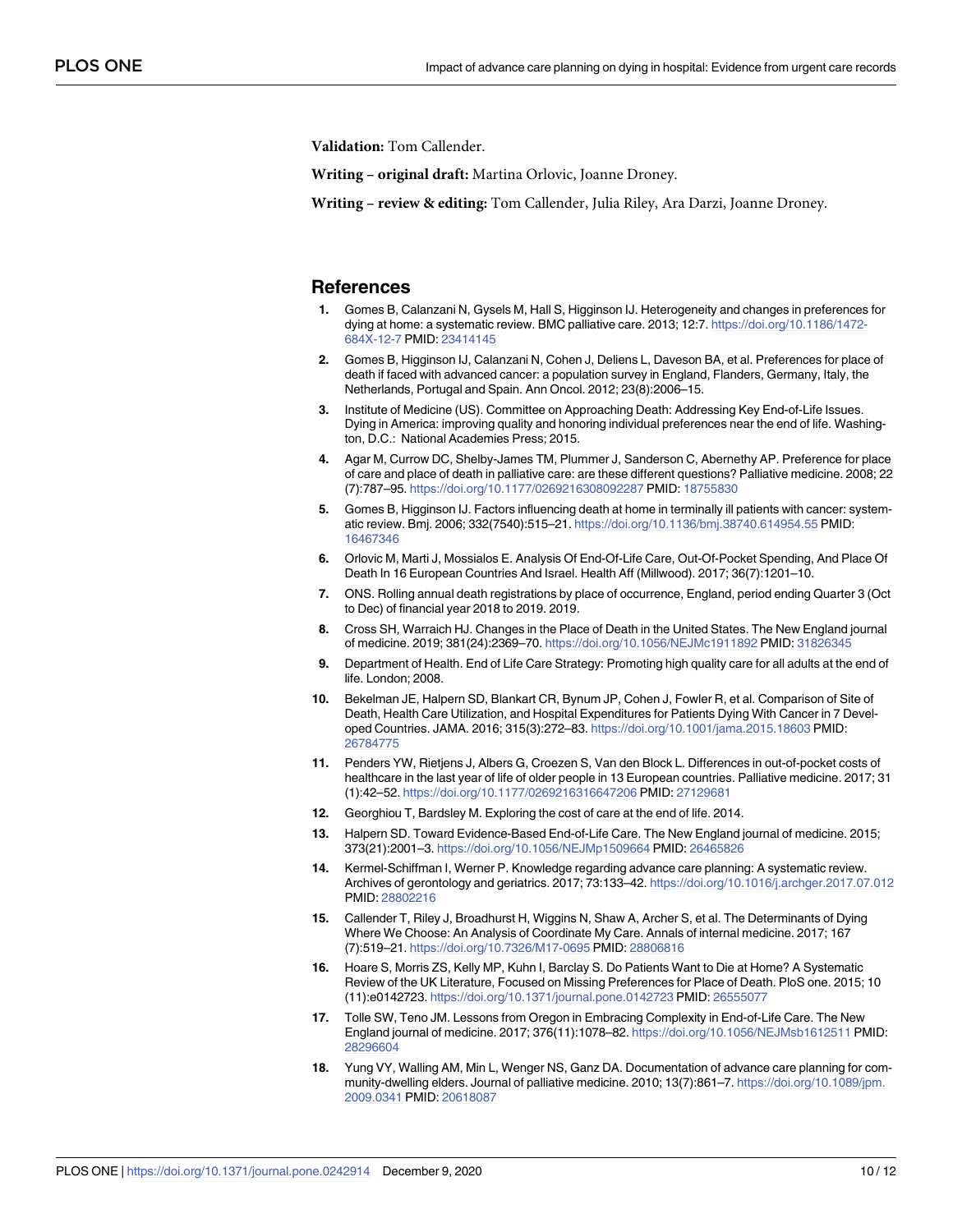- <span id="page-10-0"></span>**[19](#page-1-0).** Leniz J, Weil A, Higginson IJ, Sleeman KE. Electronic palliative care coordination systems (EPaCCS): a systematic review. BMJ supportive & palliative care. 2019. [https://doi.org/10.1136/bmjspcare-2018-](https://doi.org/10.1136/bmjspcare-2018-001689) [001689](https://doi.org/10.1136/bmjspcare-2018-001689) PMID: [31068334](http://www.ncbi.nlm.nih.gov/pubmed/31068334)
- **[20](#page-1-0).** Petrova M, Riley J, Abel J, Barclay S. Crash course in EPaCCS (Electronic Palliative Care Coordination Systems): 8 years of successes and failures in patient data sharing to learn from. BMJ supportive & palliative care. 2018; 8(4):447–55.
- **[21](#page-1-0).** Smith C, Hough L, Cheung CC, Millington-Sanders C, Sutton E, Ross JR, et al. Coordinate My Care: a clinical service that coordinates care, giving patients choice and improving quality of life. BMJ supportive & palliative care. 2012; 2(4):301–7. <https://doi.org/10.1136/bmjspcare-2012-000265> PMID: [24654211](http://www.ncbi.nlm.nih.gov/pubmed/24654211)
- **[22](#page-1-0).** Coordinate My Care. CMC Data Overview for London. 2020.
- **[23](#page-2-0).** Risk J, Mohammadi L, Rhee J, Walters L, Ward PR. Barriers, enablers and initiatives for uptake of advance care planning in general practice: a systematic review and critical interpretive synthesis. BMJ open. 2019; 9(9):e030275. <https://doi.org/10.1136/bmjopen-2019-030275> PMID: [31537570](http://www.ncbi.nlm.nih.gov/pubmed/31537570)
- **[24](#page-2-0).** Orlovic M, Smith K, Mossialos E. Racial and ethnic differences in end-of-life care in the United States: Evidence from the Health and Retirement Study (HRS). SSM—population health. 2019; 7:100331. <https://doi.org/10.1016/j.ssmph.2018.100331> PMID: [30623009](http://www.ncbi.nlm.nih.gov/pubmed/30623009)
- **[25](#page-2-0).** Cohen J, Pivodic L, Miccinesi G, Onwuteaka-Philipsen BD, Naylor WA, Wilson DM, et al. International study of the place of death of people with cancer: a population-level comparison of 14 countries across 4 continents using death certificate data. Br J Cancer. 2015; 113(9):1397–404. [https://doi.org/10.1038/](https://doi.org/10.1038/bjc.2015.312) [bjc.2015.312](https://doi.org/10.1038/bjc.2015.312) PMID: [26325102](http://www.ncbi.nlm.nih.gov/pubmed/26325102)
- **[26](#page-2-0).** Silveira MJ, Kim SYH, Langa KM. Advance Directives and Outcomes of Surrogate Decision Making before Death. New Engl J Med. 2010; 362(13):1211–8. <https://doi.org/10.1056/NEJMsa0907901> PMID: [20357283](http://www.ncbi.nlm.nih.gov/pubmed/20357283)
- **[27](#page-2-0).** Bone AE, Gomes B, Etkind SN, Verne J, Murtagh FEM, Evans CJ, et al. What is the impact of population ageing on the future provision of end-of-life care? Population-based projections of place of death. Palliative medicine. 2018; 32(2):329–36. <https://doi.org/10.1177/0269216317734435> PMID: [29017018](http://www.ncbi.nlm.nih.gov/pubmed/29017018)
- **[28](#page-2-0).** Sleeman KE, de Brito M, Etkind S, Nkhoma K, Guo P, Higginson IJ, et al. The escalating global burden of serious health-related suffering: projections to 2060 by world regions, age groups, and health conditions. The Lancet Global health. 2019; 7(7):e883–e92. [https://doi.org/10.1016/S2214-109X\(19\)30172-](https://doi.org/10.1016/S2214-109X%2819%2930172-X) [X](https://doi.org/10.1016/S2214-109X%2819%2930172-X) PMID: [31129125](http://www.ncbi.nlm.nih.gov/pubmed/31129125)
- **[29](#page-2-0).** Broadhurst HL, Droney J, Callender T, Shaw A, Riley J. Advance care planning: the impact of Ceiling of Treatment plans in patients with Coordinate My Care. BMJ supportive & palliative care. 2019; 9(3):267– 70. <https://doi.org/10.1136/bmjspcare-2017-001414> PMID: [29572344](http://www.ncbi.nlm.nih.gov/pubmed/29572344)
- **[30](#page-7-0).** Wright AA, Keating NL, Ayanian JZ, Chrischilles EA, Kahn KL, Ritchie CS, et al. Family Perspectives on Aggressive Cancer Care Near the End of Life. Jama-J Am Med Assoc. 2016; 315(3):284–92. [https://](https://doi.org/10.1001/jama.2015.18604) [doi.org/10.1001/jama.2015.18604](https://doi.org/10.1001/jama.2015.18604) PMID: [26784776](http://www.ncbi.nlm.nih.gov/pubmed/26784776)
- **[31](#page-7-0).** US Department of Health and Human Services. Advance Directives and Advance Care Planning: Report to Congress. Washington, DC: US Department of Health and Human Services; 2008.
- **[32](#page-7-0).** Dixon J, King D, Matosevic T, Clark M, Knapp M. Equity in the provision of palliative care in the UK: review of evidence. London; 2015.
- **[33](#page-7-0).** De Boer D, Hofstede JM, De Veer AJ, Raijmakers NJ, Francke AL. Relatives' perceived quality of palliative care: comparisons between care settings in which patients die. BMC palliative care. 2017; 16(1):41. <https://doi.org/10.1186/s12904-017-0224-x> PMID: [28814321](http://www.ncbi.nlm.nih.gov/pubmed/28814321)
- **[34](#page-7-0).** ONS. National Survey of Bereaved People (VOICES): England, 2015. 2016.
- **[35](#page-7-0).** Chen EE, Miller EA. A Longitudinal Analysis of Site of Death: The Effects of Continuous Enrollment in Medicare Advantage Versus Conventional Medicare. Res Aging. 2017; 39(8):960–86. [https://doi.org/](https://doi.org/10.1177/0164027516645843) [10.1177/0164027516645843](https://doi.org/10.1177/0164027516645843) PMID: [27193048](http://www.ncbi.nlm.nih.gov/pubmed/27193048)
- **[36](#page-7-0).** Teno JM, Gozalo P, Trivedi AN, Bunker J, Lima J, Ogarek J, et al. Site of death, place of care, and health care transitions among US Medicare beneficiaries, 2000–2015. Jama. 2018; 320(3):264–71. <https://doi.org/10.1001/jama.2018.8981> PMID: [29946682](http://www.ncbi.nlm.nih.gov/pubmed/29946682)
- **[37](#page-7-0).** Teno JM, Gozalo PL, Bynum JP, Leland NE, Miller SC, Morden NE, et al. Change in end-of-life care for Medicare beneficiaries: site of death, place of care, and health care transitions in 2000, 2005, and 2009. Jama. 2013; 309(5):470–7. <https://doi.org/10.1001/jama.2012.207624> PMID: [23385273](http://www.ncbi.nlm.nih.gov/pubmed/23385273)
- **[38](#page-7-0).** Finucane AM, Davydaitis D, Horseman Z, Carduff E, Baughan P, Tapsfield J, et al. Electronic care coordination systems for people with advanced progressive illness: a mixed-methods evaluation in Scottish primary care. The British journal of general practice: the journal of the Royal College of General Practitioners. 2020; 70(690):e20–e8. <https://doi.org/10.3399/bjgp19X707117> PMID: [31848198](http://www.ncbi.nlm.nih.gov/pubmed/31848198)
- **[39](#page-7-0).** Dying Matters Coalition. Dying, discussing and planning for end of life. 2013.